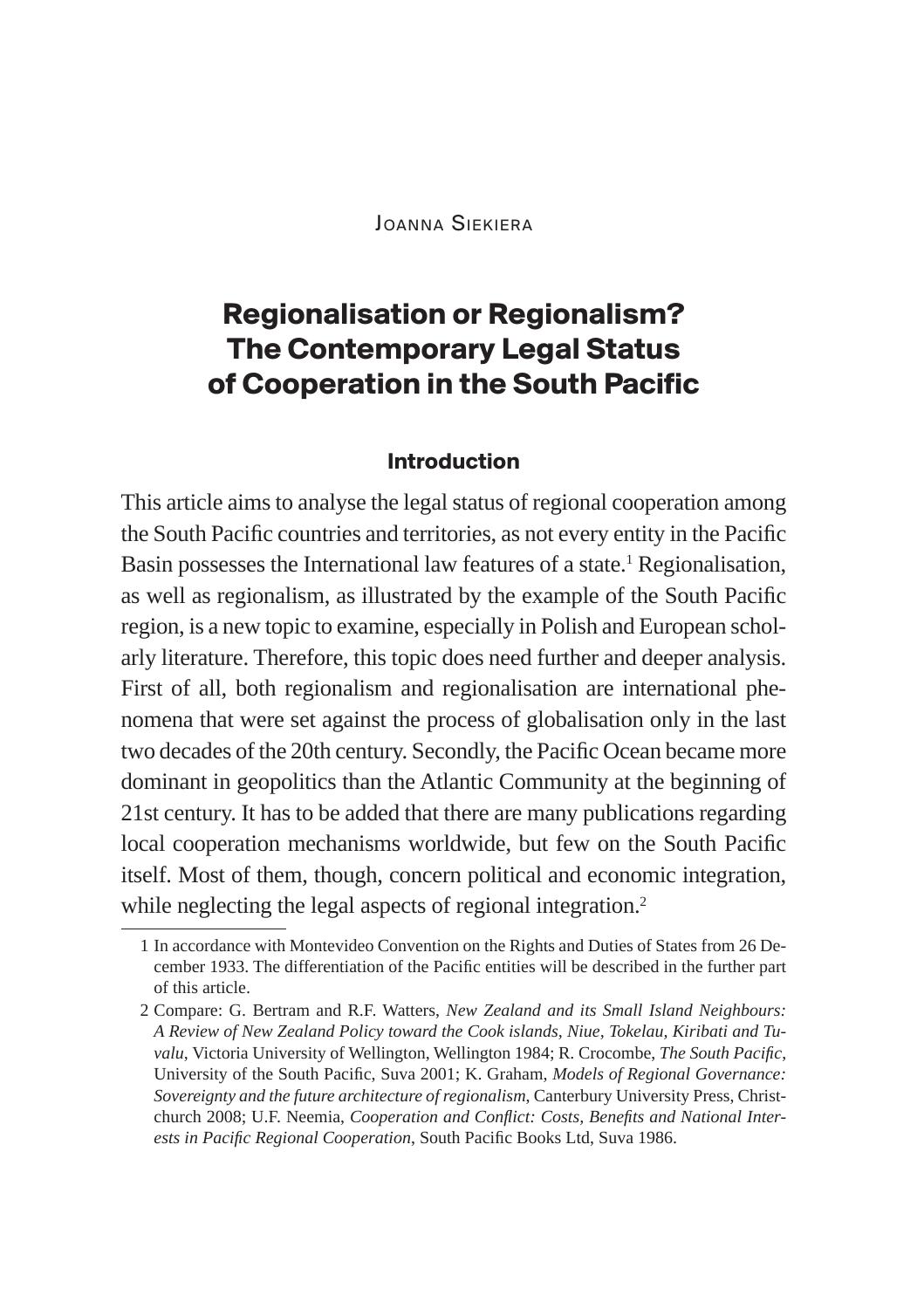The argumentation in this article will proceed from the following broad issues prior to focusing on the more detailed area of research−Pacific regionalism: What is the nature of regionalism and regionalisation? What forms do they take worldwide? Why do states prefer to cooperate within their regions and not globally? What are the potential benefits of such integration? Why is there a need for such international action? Next, the current state of Pacific regionalisation will be analysed by asking: What forms do regionalism or regionalisation take in the Pacific? What kind of entities (depending on international law status) cooperate with each other in the Pacific? In which areas do the Pacific states integrate at the regional level? What aspects of island states might push them towards regionalism? And finally, are the South Pacific island states able to create a united, integrated region, using the existing legal arrangements?

The Pacific Ocean, being the largest of the Earth's oceanic divisions, is subdivided by the equator into the North Pacific Ocean and the South Pacific Ocean. For the purpose of this article, the term "Pacific" will be used to refer to the English-speaking countries in the South Pacific. The reason for this is that regionalisation is deeper and more complex in Commonwealth countries than in those with French or American connections. Secondly, French and American affiliated countries have colonial or treaty constraints on their ability to participate regionally. Their impact is therefore relatively limited.3

The area of research is Pacific island countries divided into three groups: Micronesia, Melanesia, and Polynesia.<sup>4</sup> However, they are very often engaged in cooperation with the larger, more developed states − Australia and New Zealand. For this reason, analysis of the regional cooperation among Pacific states should not be made without consider-

<sup>3</sup> This article emphasises international law and regional relations among states. Thus, the intention is not to explore historical or colonial relations between former metropolises and their territories. Only key aspects relating to regionalisation and the regionalism processes of legal subordination will be touched upon.

<sup>4</sup> The distinction between those groups of islands was first made by a French explorer, Jules Dumont d'Urville. His purpose was to denote the geographical and ethnic grouping of islands.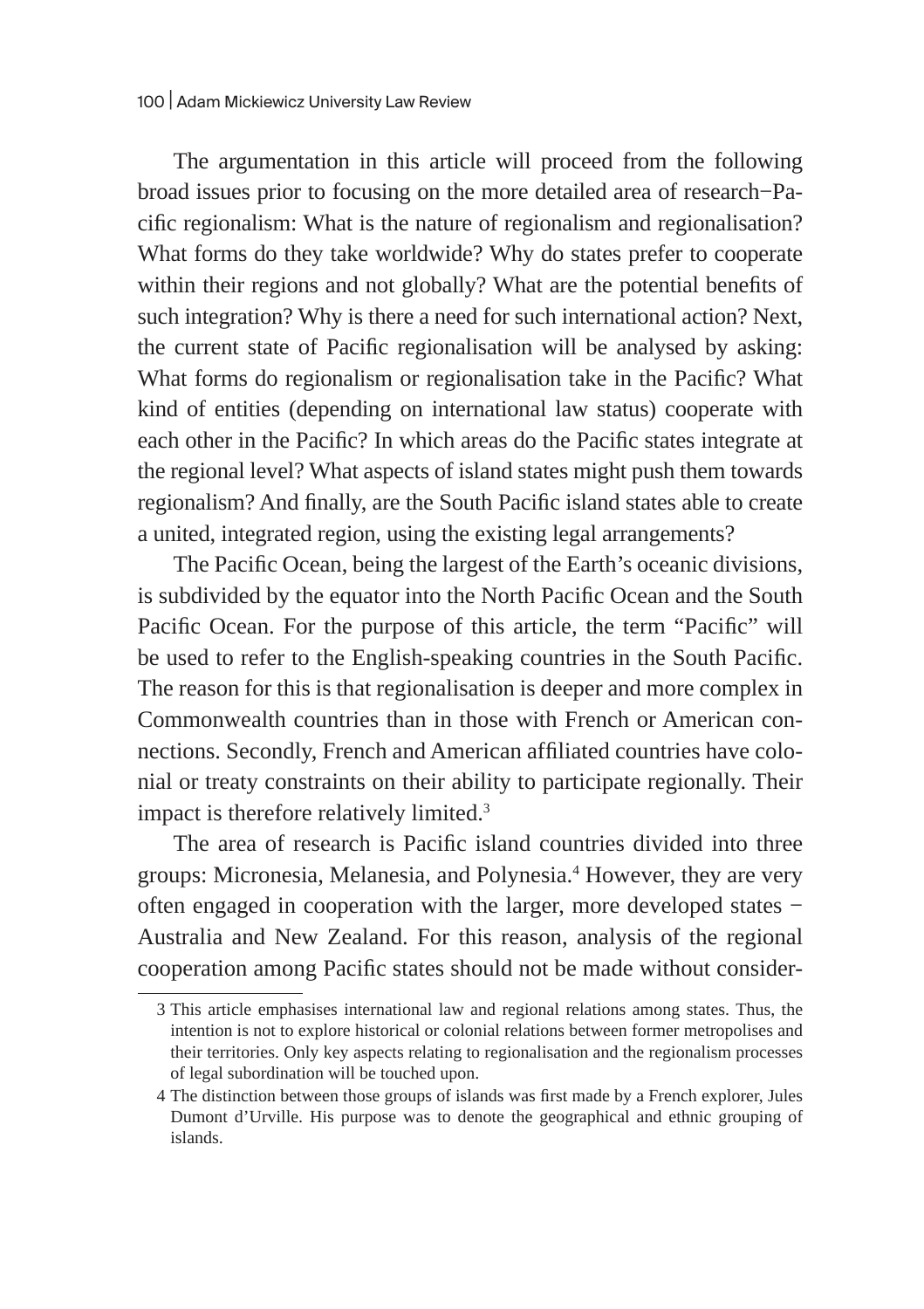ation of the relations within the neighbourhood. It is necessary to determine both the internal (national) and external (regional) purposes of the Pacific countries in creating a united and prosperous region.

Finally, Pacific regionalism has to be clearly distinguished from two similar areas of cooperation: Pacific Rim and Asia Pacific regionalism. There are 42 sovereign bordering countries<sup>5</sup> and 23 dependent territories in the Pacific Ocean. Those states are considered to constitute the "Pacific Rim". The concept of this socioeconomic region reflects the American sphere of interest, and thus is being performed by its educationalresearch organization based in Honolulu, the East-West Center.<sup>6</sup> As for Asia Pacific regionalism, here the main focus is on the Asian states, including Asian islands, at the same time neglecting islands from the Australian continent.<sup>7</sup> In other words, the term Asia Pacific is not used to refer to the Oceania islands states very often at all. The author wishes to emphasise in this article that the Pacific is a region that is separate and independent from any other, especially Asia.

# **Definition of the Key Terms**

The term "region" is derived from a Latin word *regiō,* which means a direction, a location, an area. Additionally, other sources recall the verbs *regō* – to reign, to govern, to guide, to order, and finally *rēgius –*

<sup>5</sup> The legal status of Taiwan is disputed.

<sup>6</sup> The report to the US Congress of. Comptroller General made by E.B. Staats, *East-West Center: progress and problems. Report to Congress*, 1978, p. 9; *The East-West Center and the Pacific*, East-West Center, Los Angeles 1985, pp. 3–27.

<sup>7</sup> Asia Pacific regionalism will be therefore used as the ground of relations between the biggest economies, like China, Japan, the United States, South Korea and Russia. More on this approach see R. Crocombe, *The South Pacific*, pp. 601–602; Y. Deng, *Chinese Relations with Japan: Implications for Asia-Pacific Regionalism*, "Pacific Affairs" 1997, no. 70(3), pp. 373–391; Ch.M. Dent and J. Dosch (ed.), *The Asia-Pacific, Regionalism and the Global System*, Edward Elgar Publishing Limited: Cheltenham/Northampton 2012; M. Sutton, *Open Regionalism and the Asia Pacific: Implications for the Rise of an East Asian Economic Community*, "Ritsumeikan International Affairs" 2007, no. 5, pp. 133–152.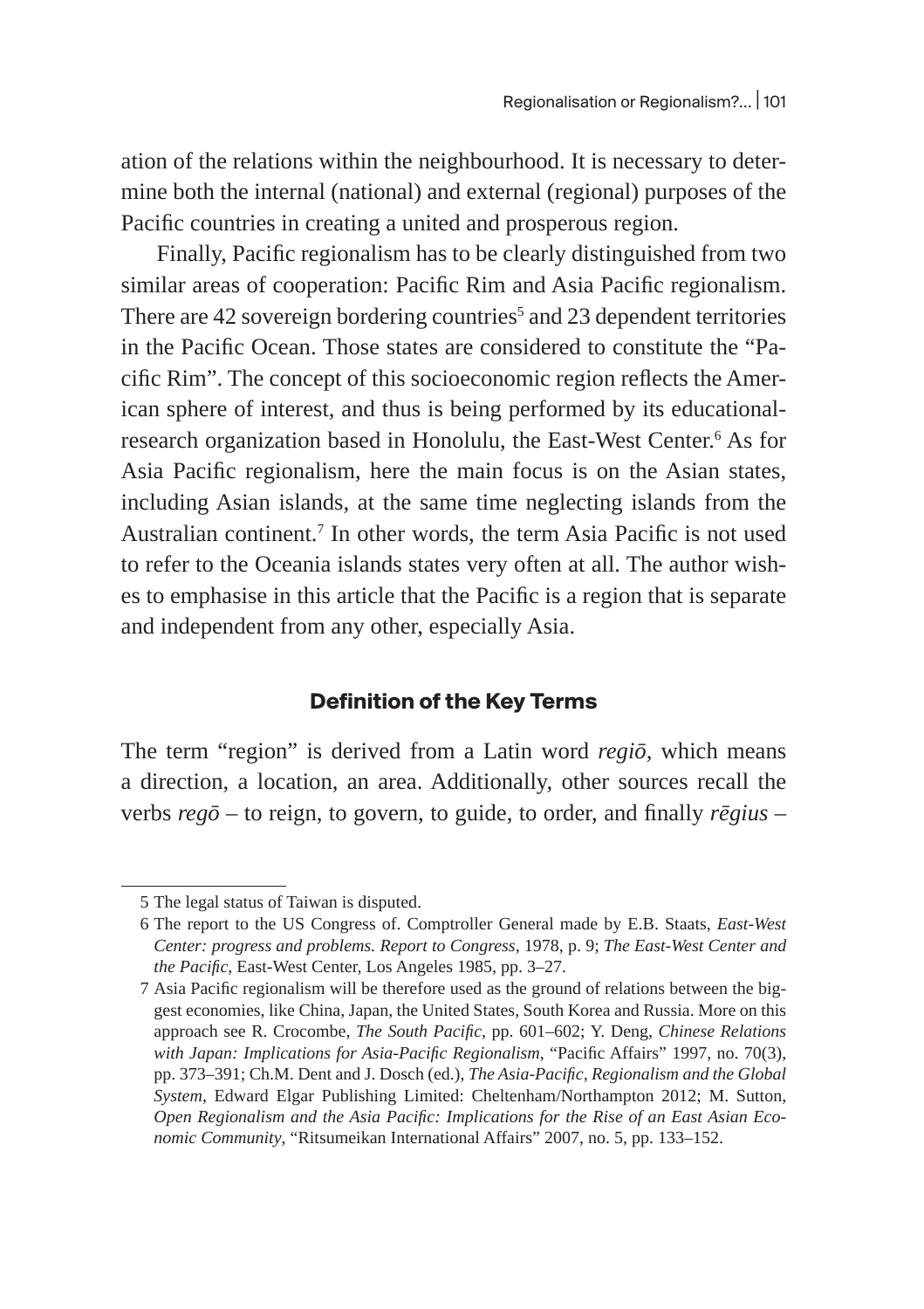royal.<sup>8</sup> Consequently, a specified region would be an area separated from its surroundings in the sense of geography, sociology, politics and culture, remaining under legal power.<sup>9</sup> Another definition refers to an entity formed purely because of the geographical proximity of states.<sup>10</sup>

The question from the title is "regionalisation or regionalism". But there are also similar definitions in the literature describing the process of integration among sovereign states. Collaboration, cooperation and coordination do differ from each other in terms of the scope and extent of partnership: from organisational independence to integration. Integration can be understood as the process of increased intensification of interactions between their participants.<sup>11</sup> The main purpose of this process is to establish an international community of states which retain selfdetermination in both internal and external matters. To achieve this, the consent of states is needed.12 From the normative point of view, the level of decision-making changes from international to supranational.13 Cooperation is the first step in a continuum. It involves a process of sharing expertise and information from entities still possessing an autonomous position from each other. Coordination introduces a higher degree of integration by making mutual adjustment for a better, joint outcome. The

<sup>8</sup> P. Wahl, *Europejska polityka regionalna*, Wyższa Szkoła Integracji Europejskiej, Szczecin 2003, pp. 9, 53.

<sup>9</sup> E. Stadtmüller, *Regionalizm i regionalizacja jako przedmiot badań naukowych w stosunkach międzynarodowych*, in: K. Jędrzejczyk-Kuliniak, L. Kwieciński, B. Michalski, E. Stadtmüller (ed.), *Regionalizacja w stosunkach międzynarodowych; Aspekty politycznogospodarcze*, Wydawnictwo Adam Marszałek, Toruń 2008, p. 21.

<sup>10</sup> Definition by L.J. Cantori and S.L. Spiegel, *The International Politics of Regions*, Palgrave Macmillan Journals, New Jersey 1973, p. 2.

<sup>11</sup> Definition by P.J. Borkowski, *Polityczne teorie integracji międzynarodowej*, Difin, Warszawa 2007, p. 15.

<sup>12</sup> Any forced cooperation would mean forbidden imperial aspirations. Imperialism, especially territorial aggrandisement is forbidden by the norms of modern international law. See Charter of the United Nations (opened for signature 26 June 1945, entered into force 24 October 1945), art. 2(4); W.J. Raymond, *Dictionary of Politics: Selected American and Foreign Political and Legal Terms*, Brunswick Publishing Corporation, Lawrenceville 1992, Imperialism, p. 228.

<sup>13</sup> *Stosunki międzynarodowe: geneza, struktura, dynamika*, eds E. Haliżak, R. Kuźniar, Wydawnictwo Uniwersytetu Warszawskiego, Warszawa 2006, p. 250.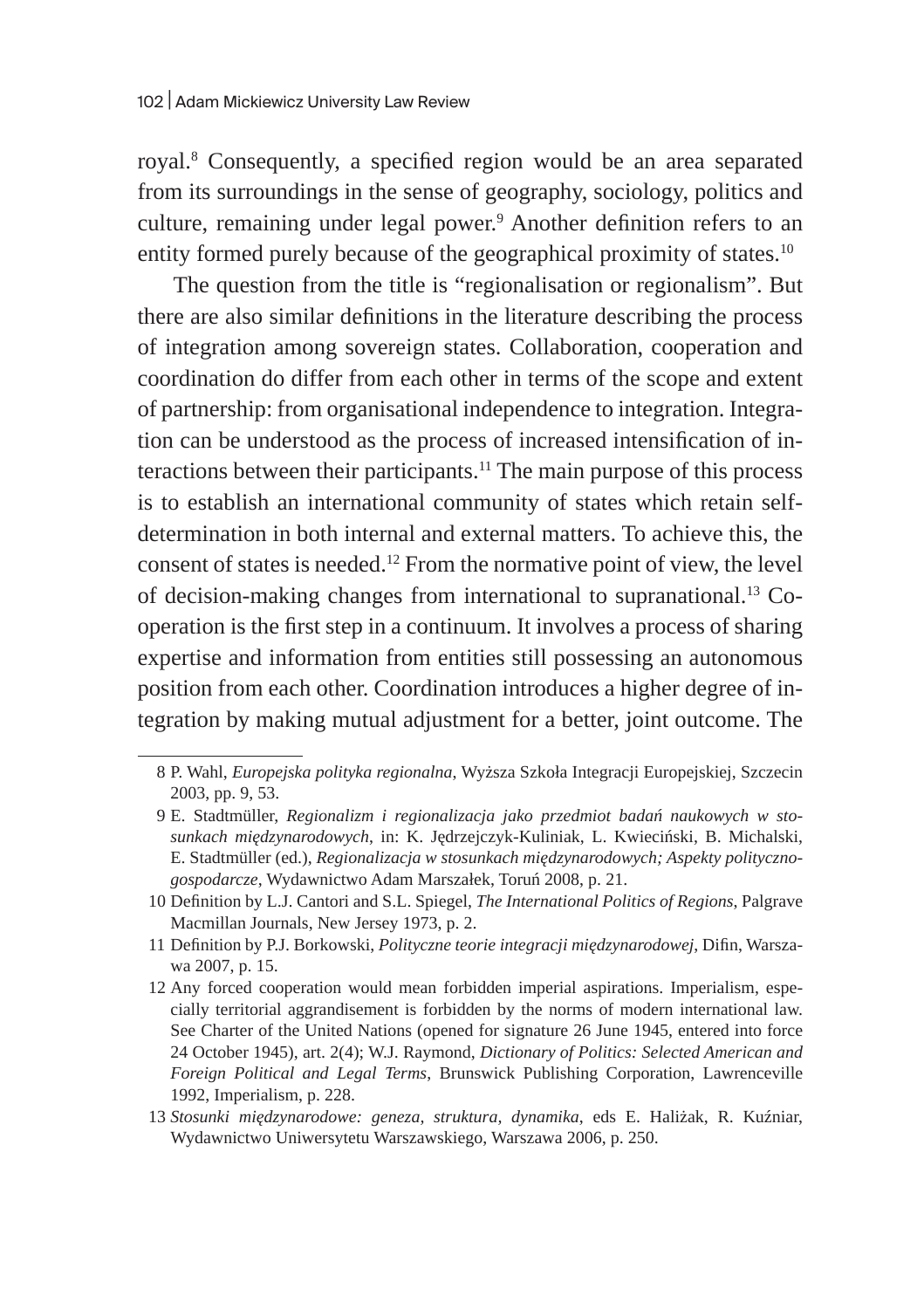next step is collaboration with the most complex degree of integration, leaving some discretion to the entity. In some countries, this concept is referred to by its synonym: partnership. It involves a quasi-formal organisational arrangement for interactions between state (government), society and business.

Regionalism refers to the political idea of forming regions through a formal program:

Regionalism means the body of ideas, values, and objectives that contribute to the creation, maintenance, or modification of a particular region or type of world order. It is usually associated with a formal policy and project and often leads to institution building. Further, regionalism ties agents to a specific project that is limited spatially and socially but not in time.<sup>14</sup>

Regionalism is undeniably connected with regionalisation. Regionalisation refers to the process of region formation, by which regions come into existence and are consolidated as separate entities.<sup>15</sup> Region formation has to be based on suitable grounds: regional space (set on a particular territory, having its own social identity), regional complex (with trans-local relations), regional society (organised in a formal way), and regional community (a multitude of contacts with shared values and goals).16 This process could be characterised by a long-term intensification and deepening of relations, mainly economic, between subjects (namely states) in geographic proximity to each other. Through those economic, social, cultural and political linkages, the whole region becomes intensely correlated. Hence, one can assume regionalisation is perceived as regional cooperation *de facto*, while regionalism − *de iure*. 17

<sup>14</sup> *International Encyclopedia of Political Science*, eds B. Badie, D. Berg-Schlosser, L.M. Badie, SAGE Publications Inc., Los Angeles 2011, Regionalism p. 2244.

<sup>15</sup> Ibidem, Regionalization, p. 2246.

<sup>16</sup> E. Stadtmüller, *Regionalizm i regionalizacja…*, pp. 25–26.

<sup>17</sup> R. Orłowska, K. Żołądkiewicz, *Globalizacja i regionalizacja w gospodarcze światowej*, Polskie Wydawnictwo Ekonomiczne, Warszawa 2012, pp. 169–171.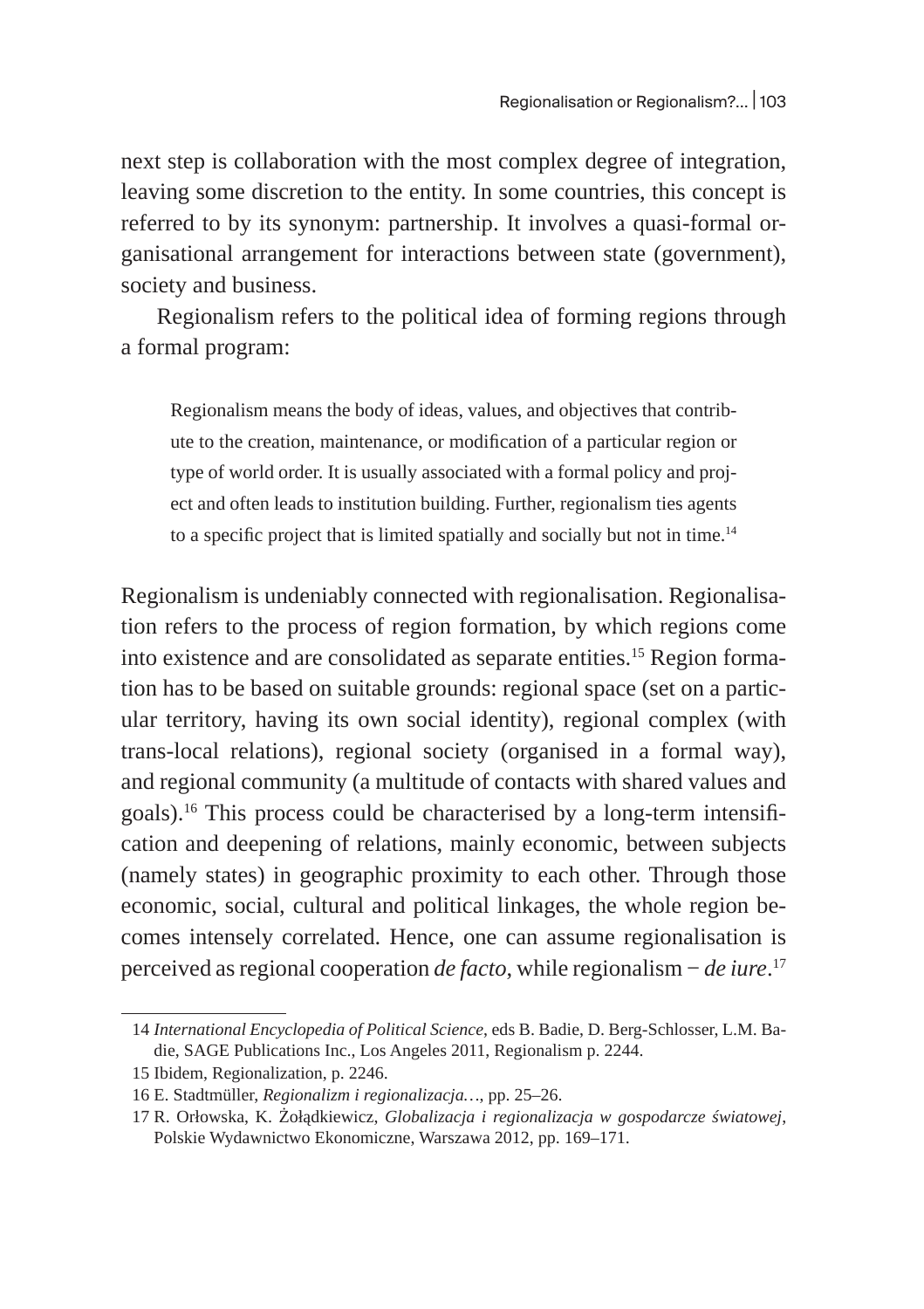Regionalisation and regionalism are international phenomena that have been set against the processes of globalisation since the last two decades of the 20th century. Very often, they are opposed to global integration.18 Regional cooperation is also seen as an "antidote", a counterbalance to the negative results of unfair globalisation. Those disadvantages of global integration include: increased consumerism, liberal welfare achieved at the cost of poverty of less developed or prosperous countries or nations, growing inequity between regions, and domestic problems affecting other countries or regions which are not involved directly in the case.<sup>19</sup> Therefore, regionalisation, along with regionalism, can guarantee more effective cooperation between certain states and local groupings, and a fairer distribution of benefits coming from international trade and the global exchange of goods.<sup>20</sup>

So why do states decide to cooperate with neighbouring countries? Similar legal culture, common traditions, including customary law, the influence of religion, as well as shared history and geopolitical background, persuade governments to enter into close relations locally. States in close geographical proximity have similar problems, aims and needs. Such limitations in managing overall purpose leads to homogeneity, the uniform character of regional organisations, frameworks, forums etc*.* 21 Additionally, the aim of every state is to mutually work in the region in order to maximise its own trade and to ensure safety and welfare. The scope of regional interest is manifested by the development of regional communities (regionalisation). This appears through membership and the degree of participation, as well as regional structure building (re-

<sup>18</sup> Globalisation as a form of transnational cooperation was widely used, and even abused in many cases, by Europeans during the Age of Discovery in the 15th century. Nonetheless, that is the 19th century, "century of colonization" which can be noted as the beginning of the international order creation.

<sup>19</sup> R. Bieniada, *Regionalizm i regionalizacja w definicji. Wybrane problemy teoretyczne*, "e-Politikon" 2013, no. 6, p. 289.

<sup>20</sup> Ibidem, p. 290.

<sup>21</sup> J. Klabbers, *An introduction to international institutional law*, Cambridge University Press, New York 2002, p. 25; J. Menkes, A. Wasilkowski, *Organizacje międzynarodowe; Prawo instytucjonalne*, Oficyna Wolters Kluwer Polska, Warszawa 2010, p. 76.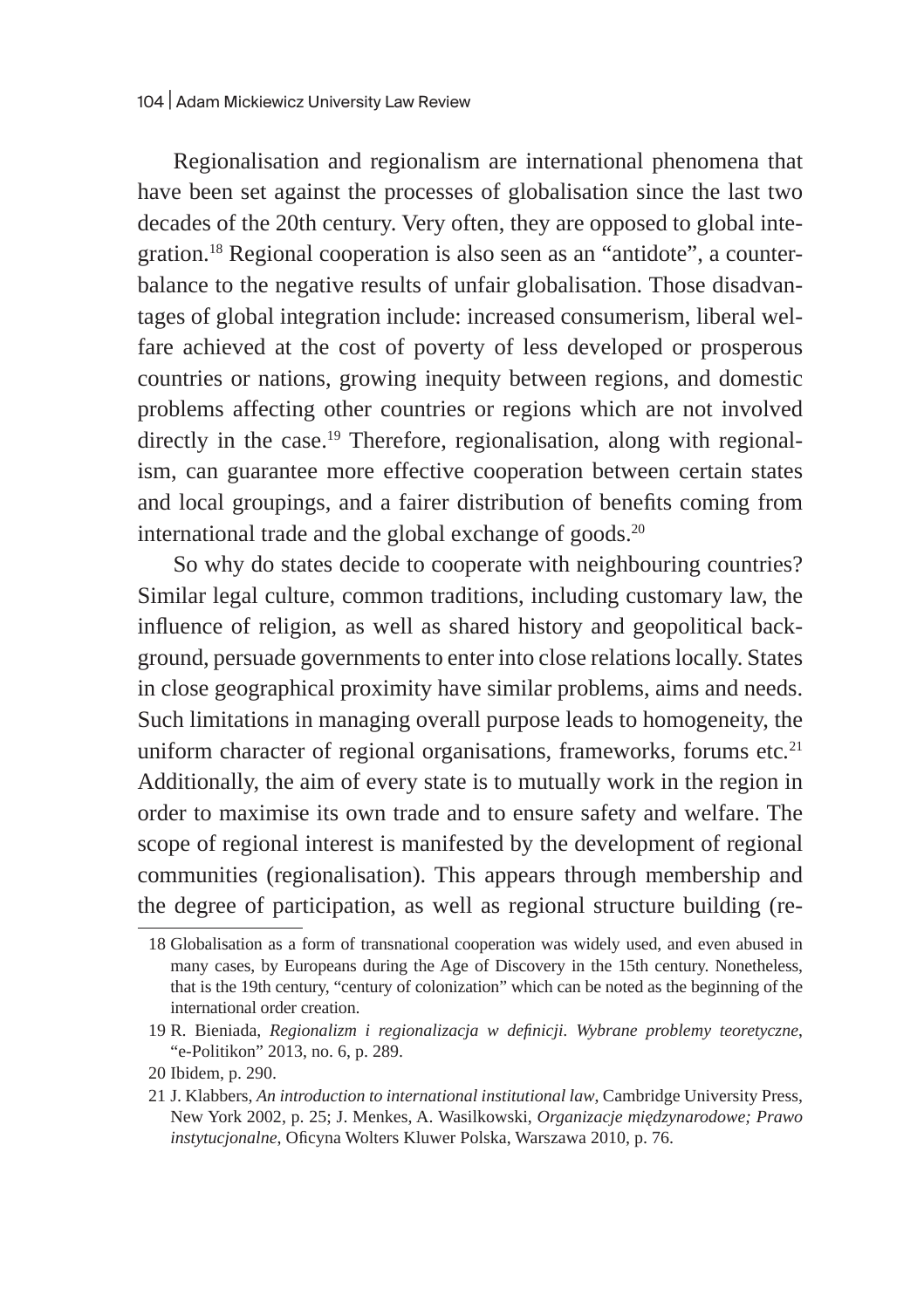gionalism). Sometimes, one can observe a process of redefining a state's interests, from the national level to the common regional level.<sup>22</sup> The examples of those state-led regional frameworks are: the Association of Southeast Asian Nations (ASEAN), the African Union (AU), the North American Free Trade Agreement (NAFTA) and the Southern Common Market (MERCOSUR). Next, European integration took deeper legal shape in 1985 through the Single European  $Act^{23}$ , harmonising laws in the member states' national orders.<sup>24</sup>

## **The Main Issues of the Pacific as a Region**

The Pacific region is a unique geopolitical region. However, this is not only due to the diversity of the subjects of international law. The crucial fact seems to be the maritime, oceanic system. Geographical factors have indeed influenced the features of the region, such as social structure, inter-island relations, their national economy, the position among other islands, and possible integration building. Pacific islanders depended on their own resources and inter-island assistance, until colonial times. Even now, they are strongly dependent on foreign aid, in both the political and economic sense.

The analysed region consists of island microstates (also called microeconomies). This implies the necessity of facing some of the challenges associated with being small and remote. But what is more relevant is physical separation from continental lands. There is great dependence

<sup>22</sup> The redefinition of national interests can also be made through global partnership. In this case, such rethinking of domestic priorities and partnerships is usually caused by some crucial international factor. See P. J. Borkowski, *Polityczne teorie integracji…*, pp. 21–22; C. Rice, *Rethinking the National Interest: American Realism for a New World*, "Foreign Affairs" 2008, July/August.

<sup>23</sup> Single European Act signed 17 February 1986 and 28 February 1986, entered into force 1 July 1987, however no longer in force.

<sup>24</sup> Ch. Oman, *Globalisation and Regionalisation: the Challenge for Developing Countries*, OECD, Paris 1994, pp. 34–35; J.U. Wunderlich, *Regionalism, Globalisation and International Order: Europe and Southeast Asia*, Ashgate Publishing Limited, Aldershot 2007, p. 29.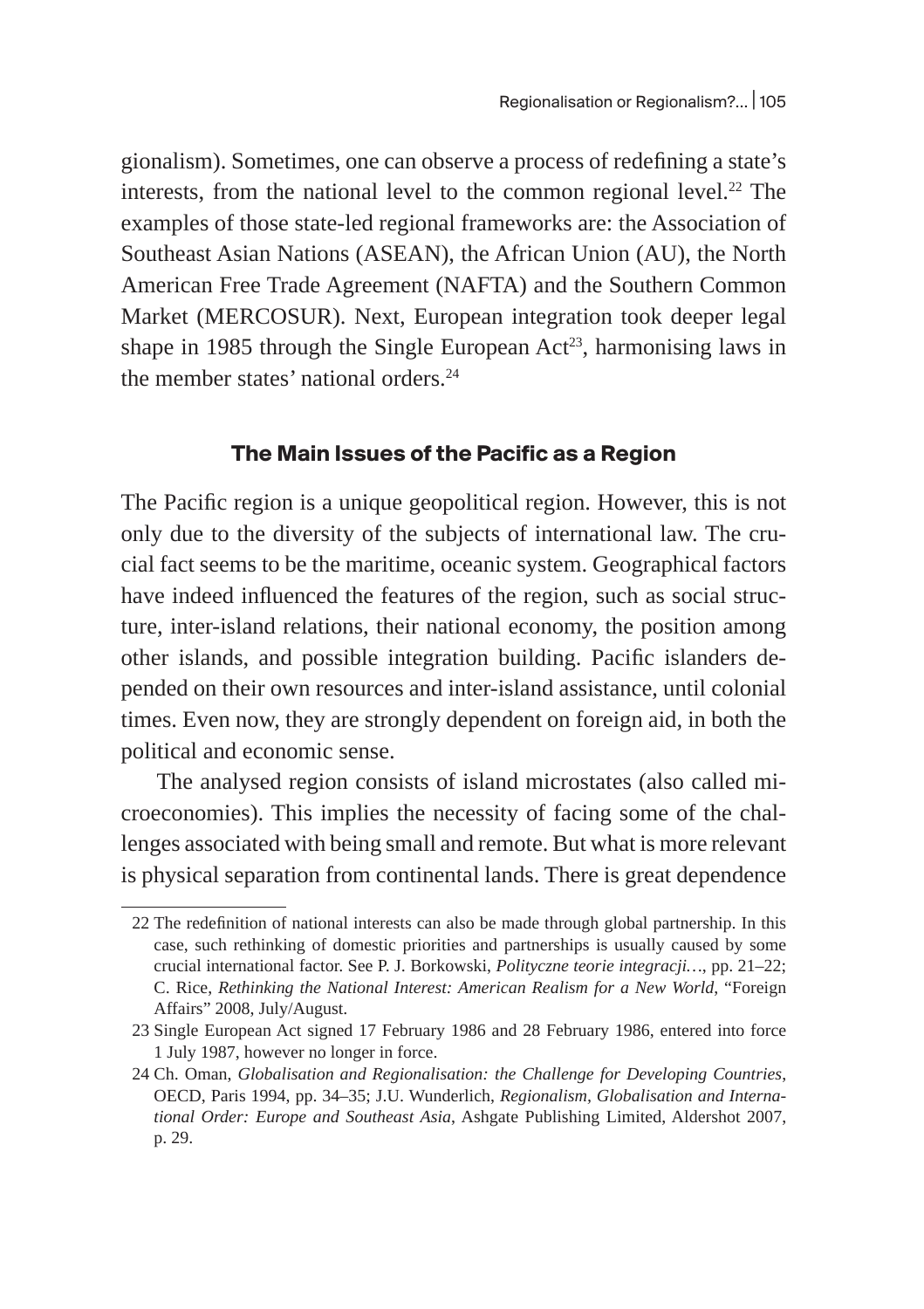on sea and air transport to establish and maintain both domestic and international links. This logistic convenience is visible in every area, such as business, education, medical care, and many other basic needs of islanders. The geographical and economical separation requires frequent interactions with the rest of the world. This in turn results in increased openness to international trade. As a consequence, the Pacific islands have made themselves more exposed to financial flows and possible crises. There are not many instruments to deal with external shock, especially when island states decide to be functionally predicated on independence. Also, small states do not possess a sufficient number of qualified personnel. The human resources in government, administration, education and other vital sectors are lacking. Another aspect of the small population in microstates is difficulties in separating personal, political and institutional interests.25 This situation appears at both the local levels of villages and certain islands, but also at the whole state level.

It can be observed that there is a growing awareness of the affiliation to the Pacific by the involvement of many IGOs, NGOs and other non-state institutions acting with the purpose of regional integration.<sup>26</sup> Loyalties, along with feeling of affiliation to one community, the Pacific community, are very often developed through the family and cultivated at the national level. Islanders regard their states as the basic elements of the Pacific Community.<sup>27</sup> Participation and further actions through the regional agendas bring an even stronger sense of Pacific identity, while Pan-Pacific feelings are also growing. This affiliation is evident in the increased membership in regional institutions, with their meetings and scholarships across the nations. Therefore, one can observe in this two-way process a kind of "self-driven" regionalism.

<sup>25</sup> B. Warner, *Caribbean integration – lessons for the Pacific?*, Development Policy Centre Discussion Paper 2012/25, Crawford School of Public Policy, Australian National University, Canberra.

<sup>26</sup> Those organisations and other ad hoc institutions will be presented in a subsequent part of the article.

<sup>27</sup> R. Crocombe, *The South Pacific*, p*.* 591.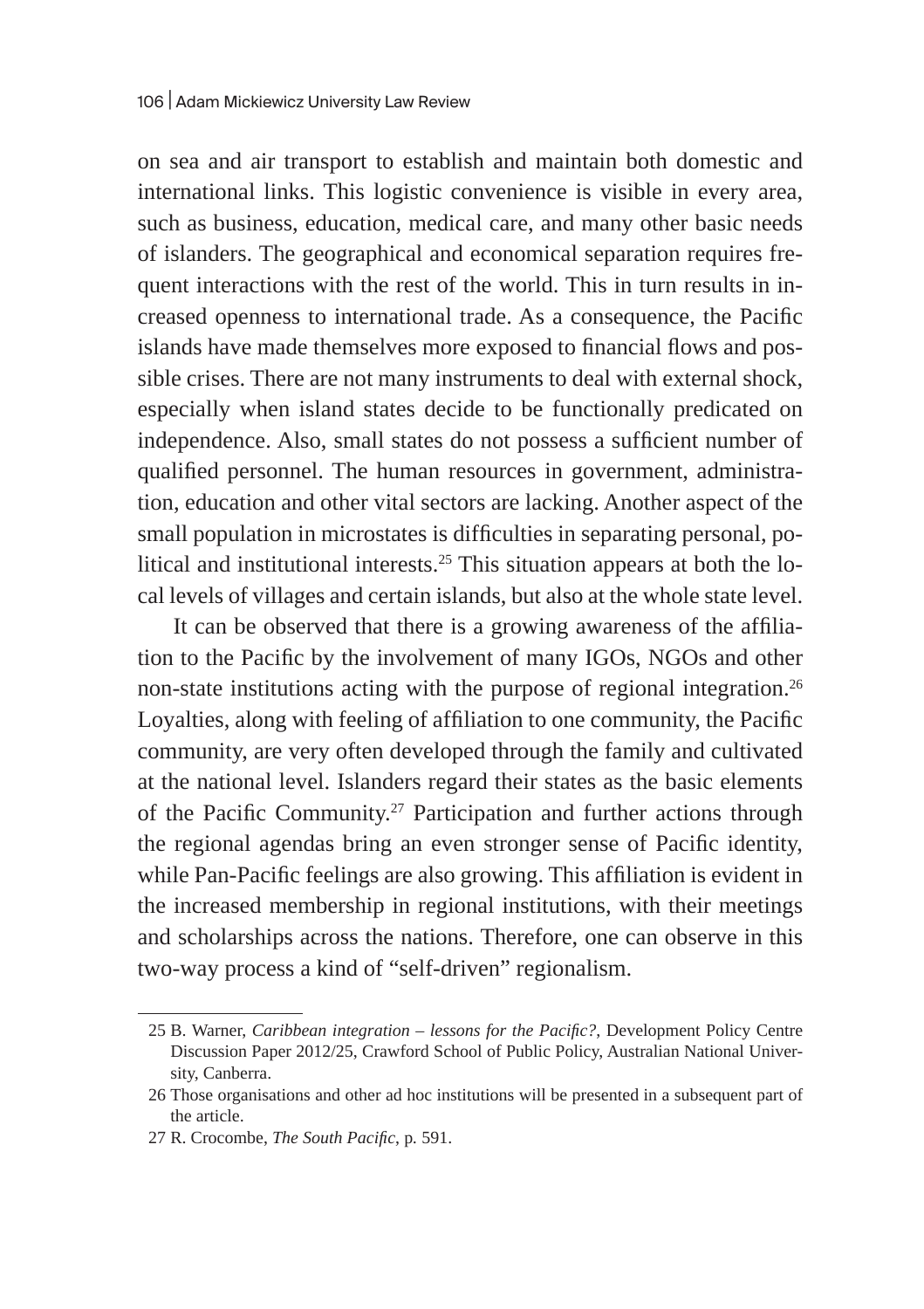"The Pacific Way" is a slogan that emerged to promote the Pacific identity. Another reason was to increase the regional formation in order to create one united region. It was coined by Ratu Sir Kamisese Mara, the first Prime Minister of Fiji in 1970. He is perceived as the most prominent regional leader in the Pacific. His main achievement was to make Fiji the biggest beneficiary of Pacific regionalism.<sup>28</sup> Nonetheless, the other important outcome of Prime Minister's regional politics was to elaborate the Pacific reputation outwards, and to stimulate regional identity inwards.<sup>29</sup>

## **Features of Regional Cooperation in the Pacific**

There are three kinds of entities in the Pacific, according to international law: independent states, dependencies and freely associated states<sup>30</sup>. Various legal statuses affect the form and degree of participation in regionalism. Precisely because of that, one needs to be aware of the legal and political modifications among the Pacific countries. Such knowledge will be useful in understanding the areas of potential cooperation and further regional integration. The primary subjects of international law (states) possess a full degree of self-determination and can freely act on both internal and external matters. The other two types of countries (dependent territories and freely associated states) are governed by other states and have to follow their policies. Many dependent territories passed their own legislative acts, which nonetheless have to be in accordance with the acts of their partner states. Also, every island dependency appoints symbols of nationhood, like flags or anthems. From the legal point of view, though, these are not criteria of statehood.

<sup>28</sup> Ibidem, p. 157.

<sup>29</sup> Interviews made by the author with Prof. Tony Angelo, constitutional lawyer at the Victoria Univeristy of Wellington. He was also a supervisor of the author during her PhD scholarship in 2015–2016.

<sup>30</sup> Resolution defining the three options for self-determination GA Res 1541, XV (1960), Principle VI.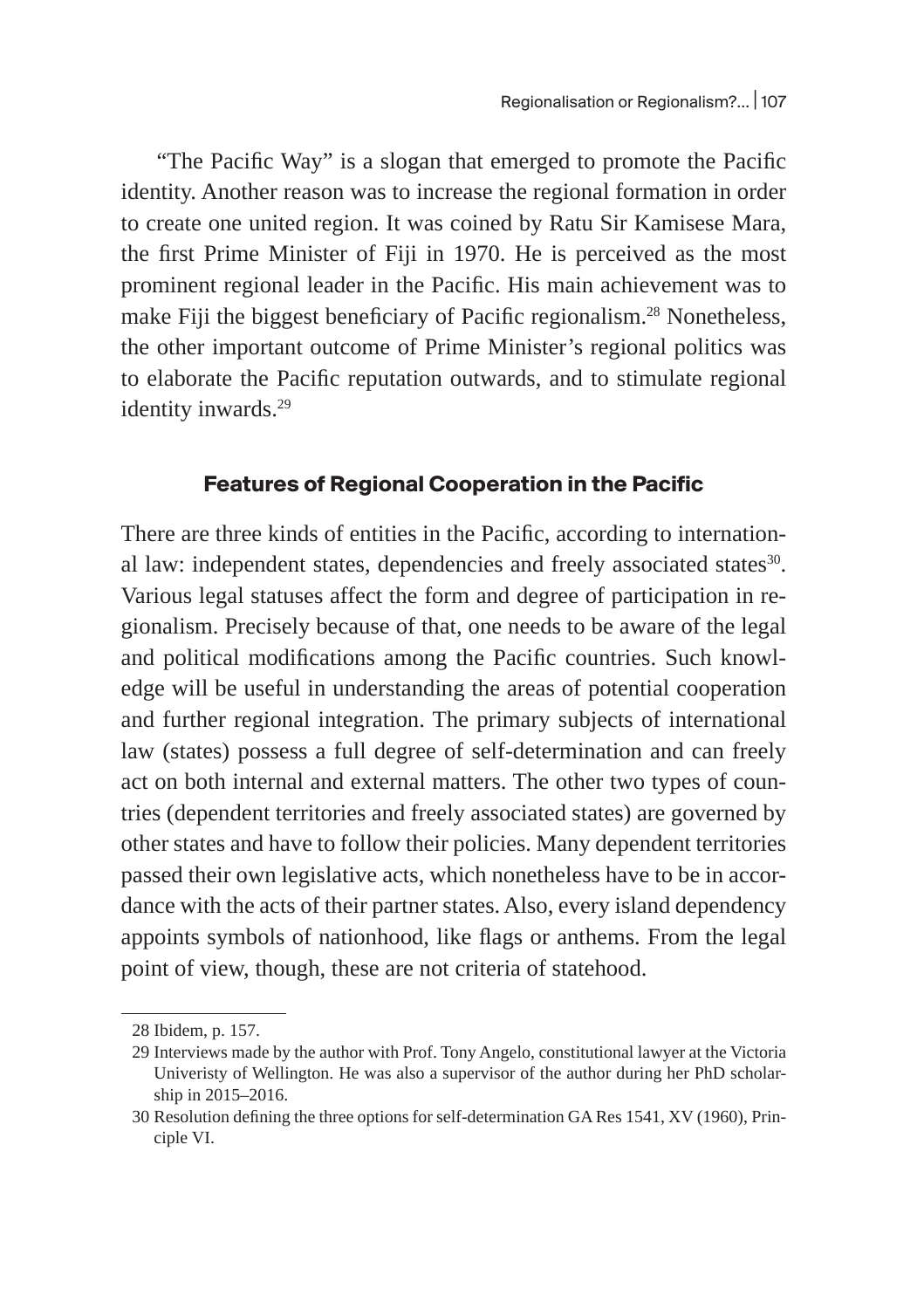The subjective scope of the geopolitical region of the South Pacific therefore covers the following: 1) sovereign states: Australia, Fiji, Kiribati, Nauru, New Zealand, Papua New Guinea (PNG), Samoa, Tonga, Tuvalu, Vanuatu, and the Solomon Islands; 2) the associated state with New Zealand: Niue and the Cook Islands; and the associated states with the United States: the Federated States of Micronesia (FSM), Palau and the Marshall Islands; 3) dependencies. From this international legal fact, we can observe that the limited scope of decision-making indeed affects external relations, including regionalism procedures. This also concerns the potential input into the region creation process. More importantly, each island contributes differently to the regional integration processes.

Examples of such limited capacity are numerous, but lay beyond the scope of this article. The membership of dependent territories in IGOs is either impossible or very narrow. The latest illustration of this legal dilemma was the broadening access to New Caledonia and French Polynesia, which were initially granted observer status, and in 2006 – associated membership. In 2017 though, there was a huge change as PIF decided to include those two French territories as full members, despite them being non/sovereign states. $31$  The same path applied to Tokelau (in 2005 and 2014, respectively). Currently, the observer status of the Forum is held by Wallis and Futuna, however, the government in Paris is seeking to upgrade this status to associate membership.<sup>32</sup>

The basis for international cooperation can be found in both legal and extrajudicial (extra-legal) norms. The form of unifying standards and mechanisms between states depends only on their will. Therefore, it is states which create a legal order composed of norms of universal, regional or local validity. In line with the system of international law, they bear responsibility for implementation new rules.<sup>33</sup>

<sup>31</sup> Pacific Islands Forum Secretariat, Forum Foreign Ministers Meeting – Outcomes, Suva, 11 August 2017.

<sup>32</sup> N.Maclellan, *France and the Blue Pacific*, "Asia & the Pacific Policy Studies" 2018, no. 5(3).

<sup>33</sup> N. Blokker, H. Schermers, *Proliferation of International Organizations; Legal Issues*, Kluwer Law International, The Hague 2001, pp. 83–84.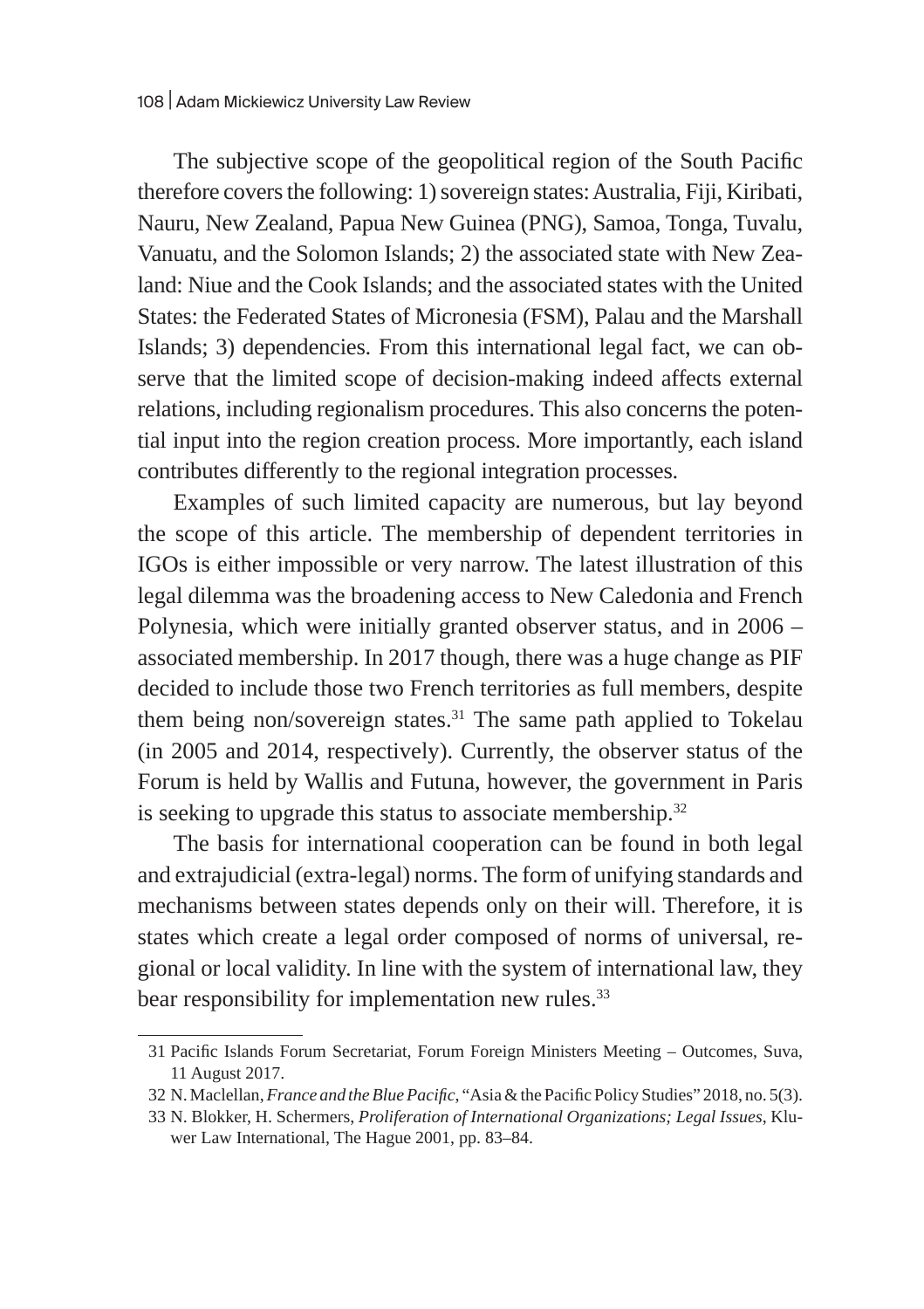The development of regionalism is taking place mainly through the signing of treaties<sup>34</sup> and establishing intergovernmental organizations.<sup>35</sup> Contrary to well-known and primarily used hard law methods, there are also many soft law instruments. The latter are more flexible, easier and desirable for states. Why is that? Governments of certain states might not very often have the intention to formalise and maintain definitive bilateral or multilateral relations. Through international actions, such as signing a treaty, attendance at an intergovernmental conference, participation at international organisations, establishment of diplomatic or consular relations, states impose on themselves international rights and duties. Those duties may be *de iure* enforced in the future.

Therefore, the facilitation of regional integration is one of the soft law methods employed in the sphere of modern international relations. More importantly, states themselves help to establish entities equipped in those informal mechanisms. Non-binding instruments might *de facto* ensure a bigger influence than states could exert alone. Thus regional cooperation takes place above all through occasional meetings and regular gatherings of politicians, diplomats, judges and civil servants. Taking advantage of less formal gatherings, or behind-the-scenes talks during official meetings, paradiplomacy appears to be the key form of regional integration.36 This is also the case in the Pacific.

There are over 30 regional organizations, the status of which is sometimes hard to ascertain.<sup>37</sup> They are either IGOs or NGOs, a fact which it will further affect the creation of the possible legal norms for their member states.38 Likewise, there are a dozen or so informal regional forums

<sup>34</sup> In accordance with the Vienna Convention on the Law of Treaties from 22 May 1969.

<sup>35</sup> Therefore, not every regional grouping can be called an international organization.

<sup>36</sup> J. Sutor, *Leksykon dyplomatyczny*, Dom Wydawniczy Elipsa, Warszawa 2010, pp. 99–124; S. Wolf, *Paradiplomacy: Scope, Opportunities and Challenges*, "The Bologna Center Journal of International Affairs" 2007, no. 10.

<sup>37</sup> According to the author's calculation. The Pacific institutions very often are so informal that they do not create a website or publish any documents after the gatherings.

<sup>38</sup> It has to be remembered though that not only a state can become a member of an organization. We can observe the growth of "non-states actors" (NSA) in the 21st century. NSAs become more and more influential. At the same time, the informal character of many ad hoc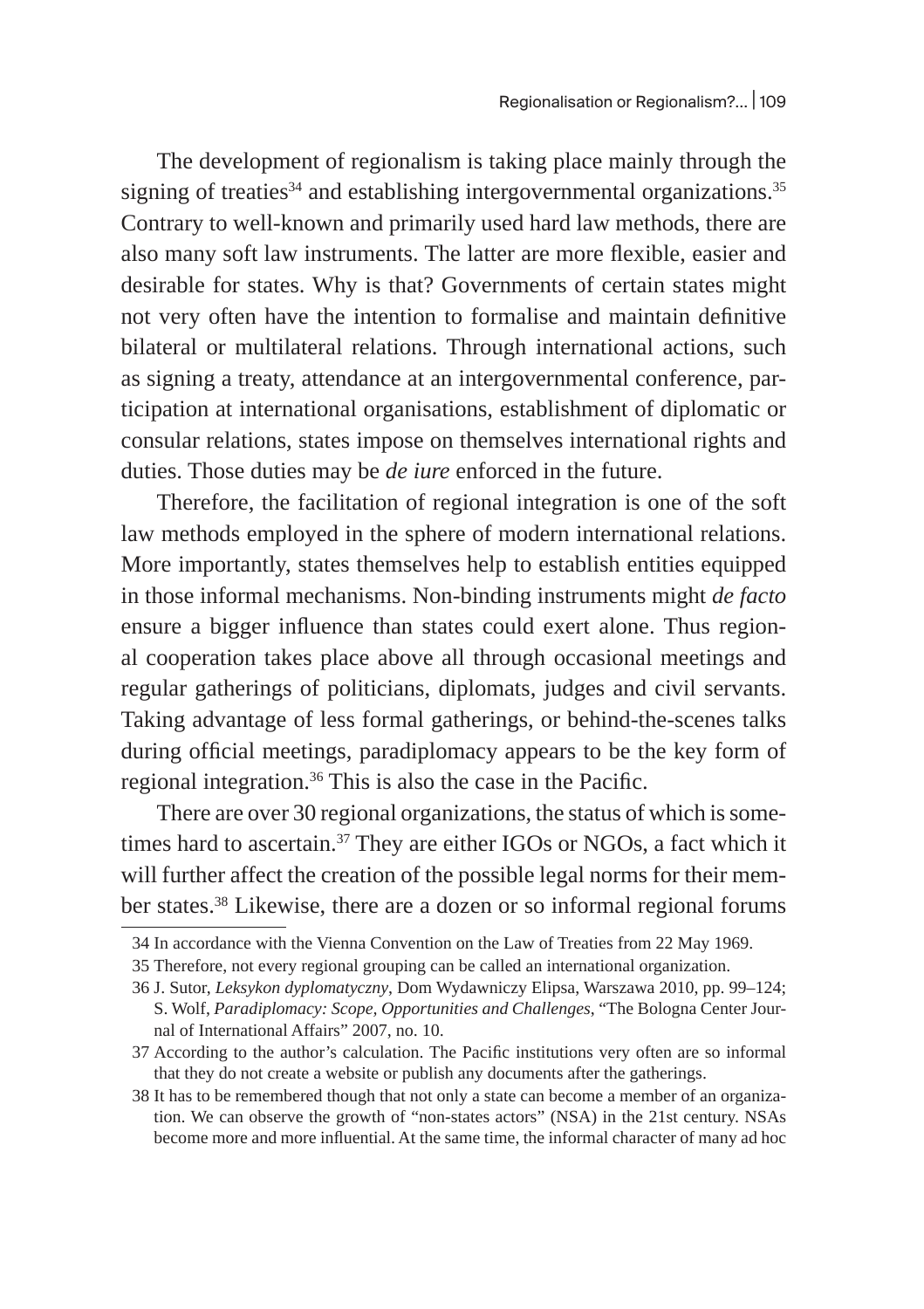gathering in the Pacific Basin. What seems to be essential here is the fact that the Pacific organizations quite often change their names, due to the expanding scope of their territorial activity, and thus also membership. Additionally, some other regional bodies were incorporated by the largest or newest institutions, which sometimes also broaden their aspects onto more general ones. Consequently, there is the so-called "spaghetti effect" in Pacific regionalism, where singular states are members of numerous formal organizations or informal gatherings, as well as parties to some regional treaties or agreements establishing regional organizations, which at the end become less effective or simply blur in the whole process of regionalisation.

The most important and influential are the following IGOs: Pacific Community, established under the name of the Secretariat of the South Pacific<sup>39</sup> (SPC)<sup>40</sup>, Pacific Islands Forum (PIF)<sup>41</sup>, and the newest platform – the Pacific Islands Development Forum (PIDF).<sup>42</sup> Again, they all present the same values of the Pacific Community and humanitarian-economic development, while their members are either the same, or smoothly switch from one to another regional gathering. There are finally subregional organizations: Melanesian Spearhead Group (MSG)<sup>43</sup>, Polynesian Leaders Group (PLG)<sup>44</sup>, and Micronesia Challenge.<sup>45</sup> How-

- 40 Functioning on the legal basis of Canberra Pact: Agreement establishing the South Pacific Commission from 6 February 1947.
- 41 Agreement Establishing the Pacific Islands Forum from 27 October 2005.
- 42 Charter of the Pacific Islands Development Forum from 4 September 2015.
- 43 Agreement Establishing the Melanesian Spearhead Group from 23 March 2007.
- 44 Memorandum of Understanding Establishing the Polynesian Leaders Group from 17 November 2011.
- 45 This group does not function as an organization and thus does not have any forming agreement. See The Micronesian Challenge http://themicronesiachallenge.blogspot.com/p/ about.html [access: 20.08.2019].

types of regional networks, their characteristic pluralism and multidimensionality, give rise to a variety of new entities participating in regionalisation.

<sup>39</sup> Due to the political aim of spreading the membership to other countries, also to those from the North Pacific, that is, above the equator, the SPC decided to change its name. Still, it is well-known and recognisable under the old name, as well as its old acronym. The author is in constant collaboration with the Deputy Director-General at the Pacific Community Cameron Diver.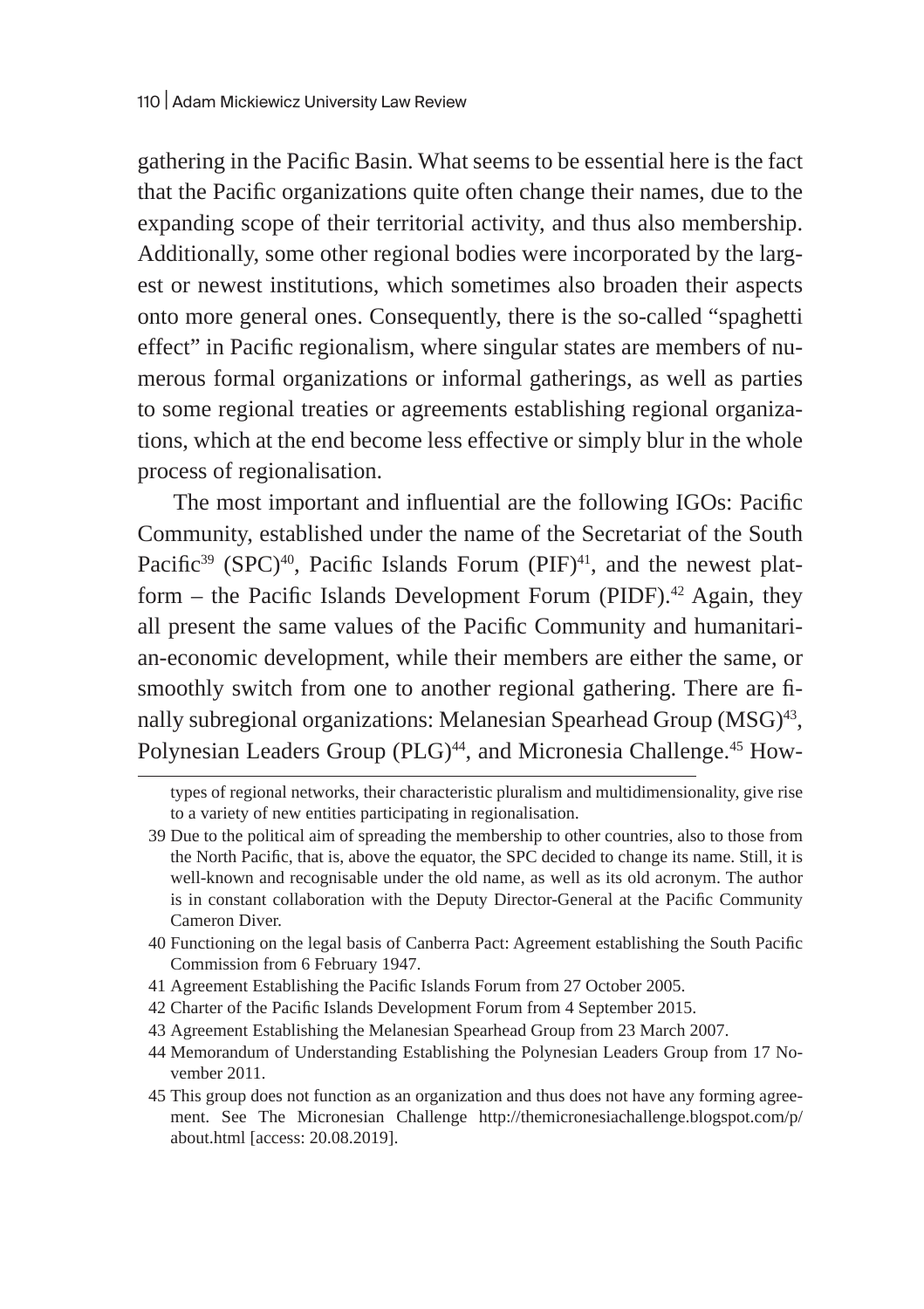ever, the smaller, grass-rooted initiatives create the potential threat of putting subregional interests over general, regional ones. On one hand, the Pacific region's strength lies in its multiplicity. Sadly, on the other – stratification among the Pacific economies is immense and generates even more spheres of interests.<sup>46</sup>

## **Conclusion**

At the beginning of the 21st century, in the Pacific context, it is highly likely that the contemporary regional cooperation will be sufficient to cope with many of the regions' challenges. Despite the fact that the Pacific states' preferred method of regionalism is working at the level of two Forums – PIF and, since 2015,  $PIDF<sup>47</sup>$ , not many regional challenges are being overcome though legally binding measures. Unquestionably, given the Pacific's unique characteristics, the members of regionalisation were, and still are, motivated by the other formal regional groupings, mainly by the EU. Such reorientation was inspired by the European model of common goals: cooperation, harmonisation, and the collaborative use of natural resources.<sup>48</sup> Those "deep" forms of regionalism, achieved through the increased regional provisions of services and regional market integration, can *de facto* and *de iure* create the necessary pool of benefits needed to make regional institutions suitable and beneficial to its members in the Pacific. $49$ 

<sup>46</sup> The poorest extreme is represented by Kiribati, Solomon Islands, Tonga or Vanuatu. M. Jędrusik, *Wyspy tropikalne. W poszukiwaniu dobrobytu,* Wydawnictwa Uniwersytetu Warszawskiego, Warszawa 2005, p. 143.

<sup>47</sup> J. Siekiera, *The Pacific Islands Forum 2015, Port Moresby*, "New Zealand Yearbook of International Law" 2015, no. 13, p. 147; S. Tarte, *A New Regional Pacific Voice? An Observer's Perspective On The Pacific Islands Development Forum*, Inaugural Summit, Denarau, Fiji, 5–7 August 2013, "Pacific Islands Brief" 2013, no. 4.

<sup>48</sup> T. Angelo, *Commentary of the Pacific Islands Forum*, "New Zealand Yearbook of International Law" 2005, no. 2, p. 267.

<sup>49</sup> Pacific Studies Series, *Towards a New Pacific Regionalism*, An Asian Development Bank− Commonwealth Secretariat 2005, p. 52.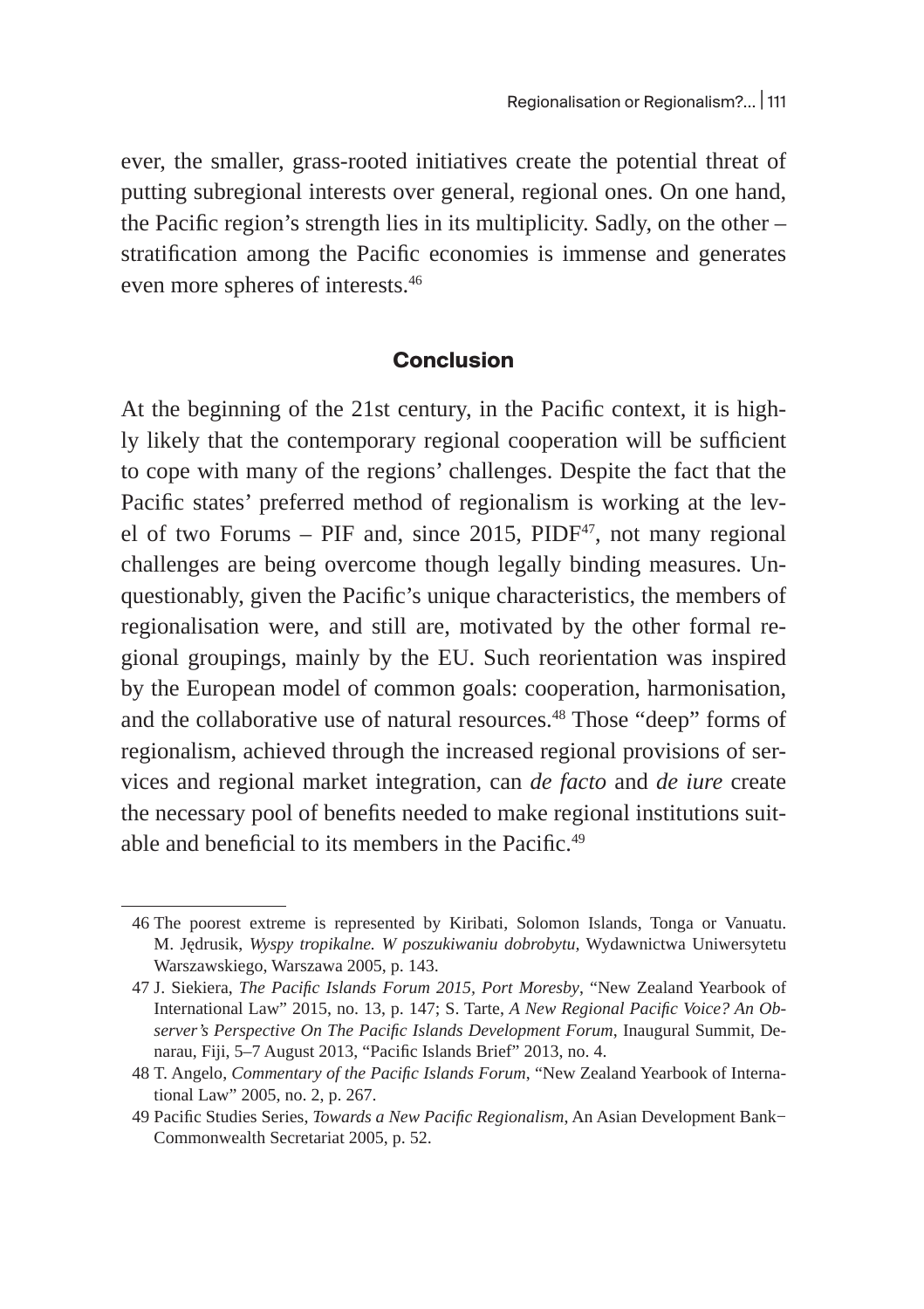To sum up, in order to answer the question posed in the title of this article, the Pacific is now at the moment of regionalisation, within the process of region development, where the separate entity is being created and is becoming aware of its own uniqueness, potential, as well as obstacles, which can be overcome by the local means and methods. Those economic, social, cultural and political linkages have, since the 1980s, been establishing long-term intensification, and finally erecting the term of "Pacific". Conversely, the South Pacific region is not yet (if ever) at the moment of regionalism. This expected and indeed desired process of region formalization is in the distant future for the small, poor and undeveloped island microstates. They have their own national barriers, including those of a legal nature, and as soon as they manage them, they will be able to build a harmonized legal order at the level of the whole region.

#### **References**

- Agreement Establishing the Melanesian Spearhead Group from 23 March 2007.
- Agreement Establishing the Pacific Islands Forum from 27 October 2005.
- Agreement establishing the South Pacific Commission from 6 February 1947.
- Angelo T., *Commentary of the Pacific Islands Forum*, "New Zealand Yearbook of International Law" 2005, no. 2.
- Bertram G. and Watters R.F., *New Zealand and its Small Island Neighbours: A Review of New Zealand Policy toward the Cook Islands, Niue, Tokelau, Kiribati and Tuvalu,* Wellington 1984.
- Bieniada R., *Regionalizm i regionalizacja w definicji. Wybrane problemy teoretyczne*, "e-Politikon" 2013, no. 6.
- Blokker N., Schermers H., *Proliferation of International Organizations; Legal Issues*, The Hague 2001.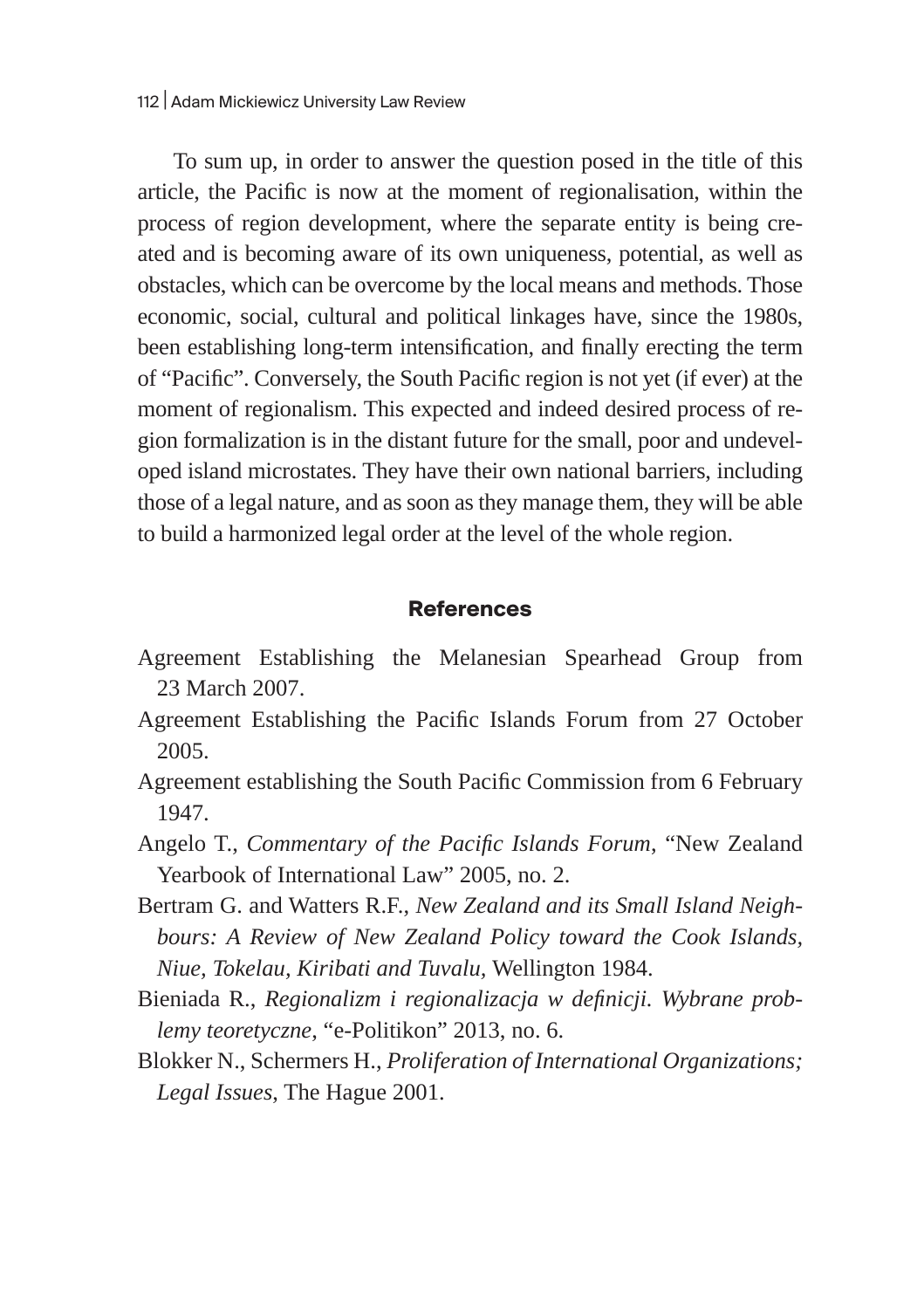- Borkowski P.J., *Polityczne teorie integracji międzynarodowej*, Warszawa 2007.
- Cantori L.J. and Spiegel S.L., *The International Politics of Regions*, New Jersey 1973.
- Charter of the Pacific Islands Development Forum from 4 September 2015.
- Charter of the United Nations from 26 June 1945.
- Crocombe R., *The South Pacific*, Suva 2001.
- Deng Y., *Chinese Relations with Japan: Implications for Asia-Pacific Regionalism*, "Pacific Affairs" 1997, no. 70(3).
- Graham K., *Models of Regional Governance: Sovereignty and the future architecture of regionalism*, Christchurch 2008.
- *International Encyclopedia of Political Science*, eds Badie B., Berg-Schlosser D., Badie L.M., Los Angeles 2011.
- Jędrusik M., *Wyspy tropikalne. W poszukiwaniu dobrobytu,* Warszawa 2005.
- Klabbers J., *An introduction to international institutional law*, New York 2002.
- Maclellan N., *France and the Blue Pacific*, "Asia & the Pacific Policy Studies" 2018, no. 5(3).
- Memorandum of Understanding Establishing the Polynesian Leaders Group from 17 November 2011.
- Menkes J., Wasilkowski A., *Organizacje międzynarodowe; Prawo instytucjonalne*, Warszawa 2010.
- Montevideo Convention on the Rights and Duties of States from 26 December 1933.
- Neemia U.F., *Cooperation and Conflict: Costs, Benefits and National Interests in Pacific Regional Cooperation*, Suva 1986.
- Oman Ch., *Globalisation and Regionalisation: the Challenge for Developing Countries*, Paris 1994.
- Orłowska R., Żołądkiewicz K., *Globalizacja i regionalizacja w gospodarcze światowej*, Warszawa 2012.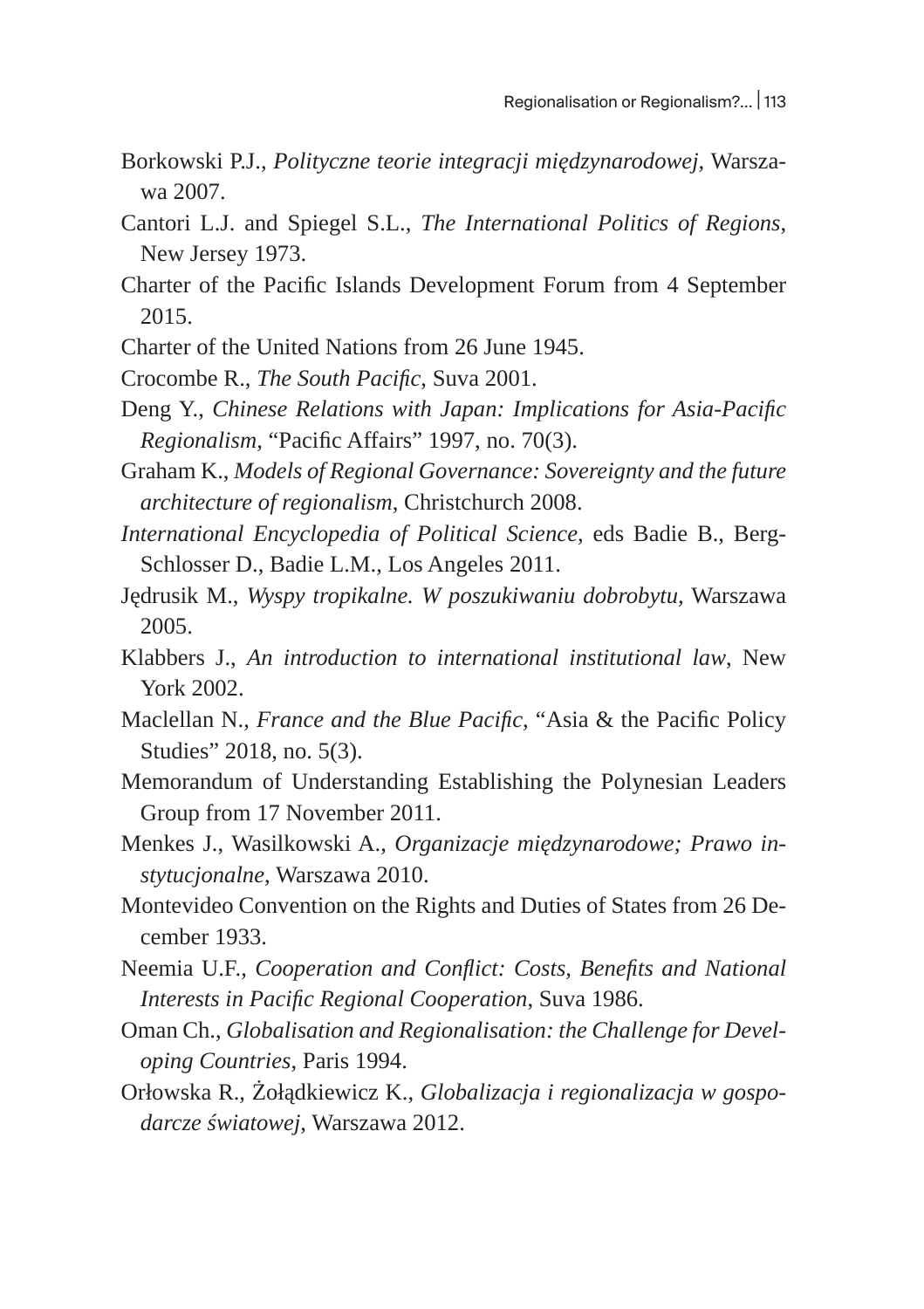- Pacific Islands Forum Secretariat, Forum Foreign Ministers Meeting Outcomes, Suva, 11 August 2017.
- Pacific Studies Series, *Towards a New Pacific Regionalism*, An Asian Development Bank Commonwealth Secretariat 2005.
- Raymond W.J., *Dictionary of Politics: Selected American and Foreign Political and Legal Terms*, Lawrenceville 1992.
- *Regionalizacja w stosunkach międzynarodowych. Aspekty politycznogospodarcze*, eds Jędrzejczyk-Kuliniak K., Kwieciński L., Michalski B., Stadtmüller E., Toruń 2008.
- Resolution defining the three options for self-determination GA Res 1541, XV (1960), Principle VI.
- Rice C., *Rethinking the National Interest: American Realism for a New World*, "Foreign Affairs" 2008, July/August.
- Siekiera J., *The Pacific Islands Forum 2015, Port Moresby*, "New Zealand Yearbook of International Law" 2015, no. 13.
- Single European Act signed 17 February 1986 and 28 February 1986.
- Staats E.B., *East–West Center: progress and problems*. Report to Congress, 1978.
- *Stosunki międzynarodowe: geneza, struktura, dynamika*, eds Haliżak E., Kuźniar R., Warszawa 2006.
- Sutor J., *Leksykon dyplomatyczny*, Warszawa 2010.
- Sutton M., *Open Regionalism and the Asia Pacific: Implications for the Rise of an East Asian Economic Community*, "Ritsumeikan International Affairs" 2007, no. 5.
- Tarte S., *A New Regional Pacific Voice? An Observer's Perspective On The Pacific Islands Development Forum*, Inaugural Summit, Denarau, Fiji, 5–7 August 2013, "Pacific Islands Brief" 2013, no. 4.
- *The Asia-Pacific, Regionalism and the Global System*, eds Dent Ch.M. and Dosch J., Cheltenham–Northampton 2012.
- *The East-West Center and the Pacific*, East-West Center, Los Angeles 1985.
- The Micronesian Challenge <http://themicronesiachallenge.blogspot. com/p/about.html>.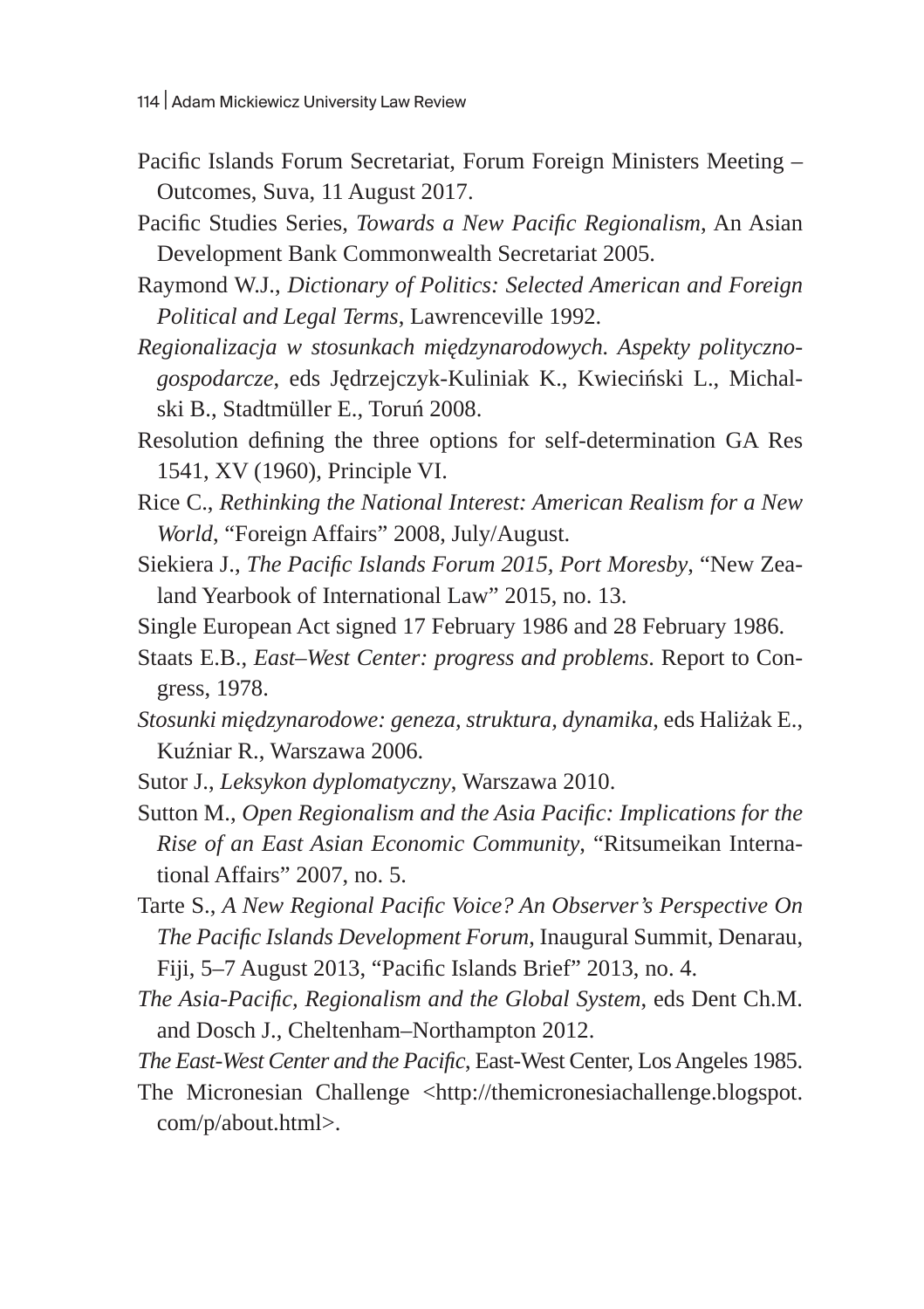Vienna Convention on the Law of Treaties from 22 May 1969.

Wahl P., *Europejska polityka regionalna*, Wyższa Szkoła Integracji Europejskiej, Szczecin 2003.

- Warner B., *Caribbean integration lessons for the Pacific?* Development Policy Centre Discussion Paper 2012/25, Crawford School of Public Policy, Australian National University, Canberra.
- Wolf S., *Paradiplomacy: Scope, Opportunities and Challenges*, "The Bologna Center Journal of International Affairs" 2007, no. 10.
- Wunderlich J.U., *Regionalism, Globalisation and International Order: Europe and Southeast Asia*, Aldershot 2007.

#### **SUMMARY**

# **Regionalisation or Regionalism? The Contemporary Legal Status of Cooperation in the South Pacific**

This article aims to analyse the legal status of regional cooperation among the South Pacific countries and territories, as not every entity in the Pacific Basin possesses International law features of a state. Regionalisation, as well as regionalism, as illustrated by the example of the South Pacific region, is a new topic to examine, especially in the Polish and European literature. Therefore, this topic does need further and deeper analysis. First of all, both regionalism and regionalisation are international phenomena that were set against the process of globalisation only in the last two decades of the 20th century. Secondly, the Pacific Ocean became more dominant in geopolitics than the Atlantic Community at the beginning of 21st century. There are many publications regarding local cooperation mechanisms worldwide. Most of them, though, concern political and/or economic integration, and neglect the legal aspects of regional integration. The outcome of this article is nonetheless to present the contemporary legal status